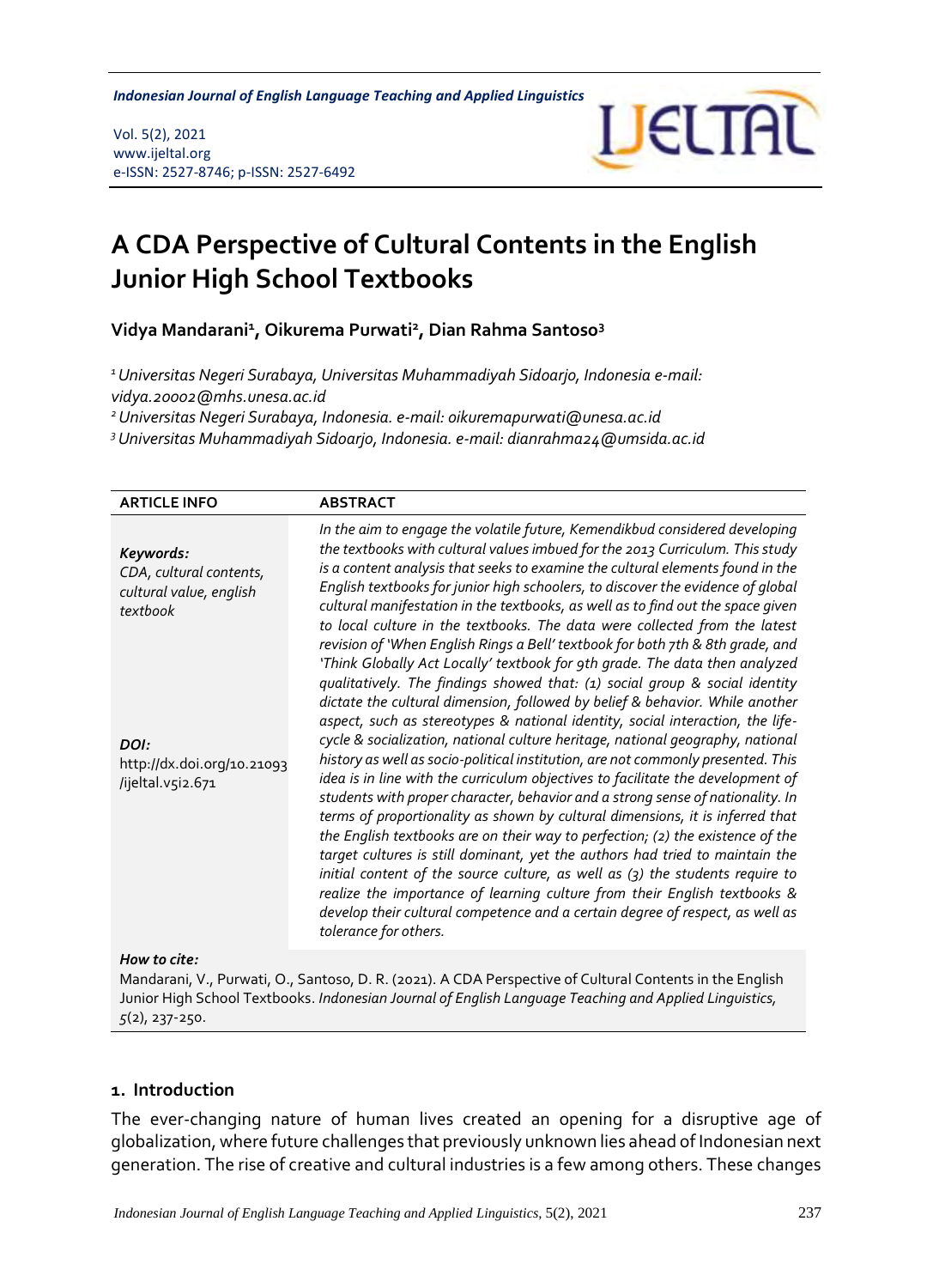#### *Vidya Mandarani, Oikurema Purwati, Dian Rahma Santoso*

urge the development of a nation's educational curriculum as a solution to these hurdles. By the regulation No. 79 of 2014, the Indonesian Ministry of Education and Culture (Kemendikbud) formed an effort to integrate cultural values into any form of learning and teaching activities, assuming students might identify, hence further appreciate their environmental, cultural, social, and to some extent, spiritual values; as well as to preserve and develop their local wisdom that will further enhance their national identity (Kemendikbud, 2014b). To attain the objective of character-based education through textbooks (Ariawan, 2020), Kemendikbud then published the official textbooks for elementary to senior high schoolers. Textbooks are one of the materials that underwent various changes since the latest 2013 curriculum.

Thus, the textbooks ought to be designed with a suitable context. Not only it will support a successful teaching and learning process, but it will also represent Indonesian diverse culture, which later gets contextualized in an English language learning environment. Furthermore, textbooks are considered a medium where, not only a transfer of knowledge, yet something grander than that like specific ideology circulation or empowerment of a particular belief, happens. This is proven since textbooks are regarded as one of the media where social dominance is implicitly wielded (Da Silva, 1999).

Above all else, textbooks also include visual work like images and pictures. The term 'language' itself will be used to represent mostly the usual sense of verbal languages, such as words, sentences, and the likes of them (Fairclough, 2003). Text may primarily present changes in our attitudes, beliefs, knowledge, values, and so forth. Indonesia is known as a heaven of diversity since there are numerous ethnics, customs, norms, and other cultural practices (Rizky & Wibisono, 2012). To nurture cultural awareness along with language competence, the materials ought to provide more than a symbolic credit of cultural identity (Pulverness, 2014). Cultural content is crucial in the compounding of a proper EFL textbook and developing cultural awareness in the mind of EFL learners (Bahrami, 2015).

Cortazzi & Jin (1999) suggested a different approach to integrating proper cultural contents into language textbooks. It involves the three elements, namely sources culture, target culture, and international culture. Source culture refers to learners' own culture that they are familiar the most with; target culture implies the culture from countries with English as its native or national language (i.e., the cultures of US, New Zealand, UK); whereas international culture addresses the variety of cultures from around the globe. The aim of cultural depiction in every EFL textbook should contain a proportional amount of these types of culture. It is advised not to make target culture become dominant over the others in EFL textbooks for the sake of accustoming new cultural insights for both teacher and learners (Hermawan & Noerkhasanah, 2012).

Considering the importance of English, most Indonesian started to learn the English language effectively since junior high. This fact strengthens the importance of preparation for textbook content in compliance with the emphasis upon the notion of language-and-culture by various scholars (Chapelle & Risager, 2013; Raigón-rodríguez, 2018). This research is mainly fuelled by the preceding research findings, which unveiled the cultural contents in EFL textbooks issued by Kemendikbud. First, Hermawan (2012) discovered that the target culture is more prominent & widespread in 'Grow with English' textbook for  $4<sup>th</sup>$  to 6<sup>th</sup> grader of primary school. Second, Syahri & Susanti (2016) exhibited that 5 out of 9 Top Notch textbooks series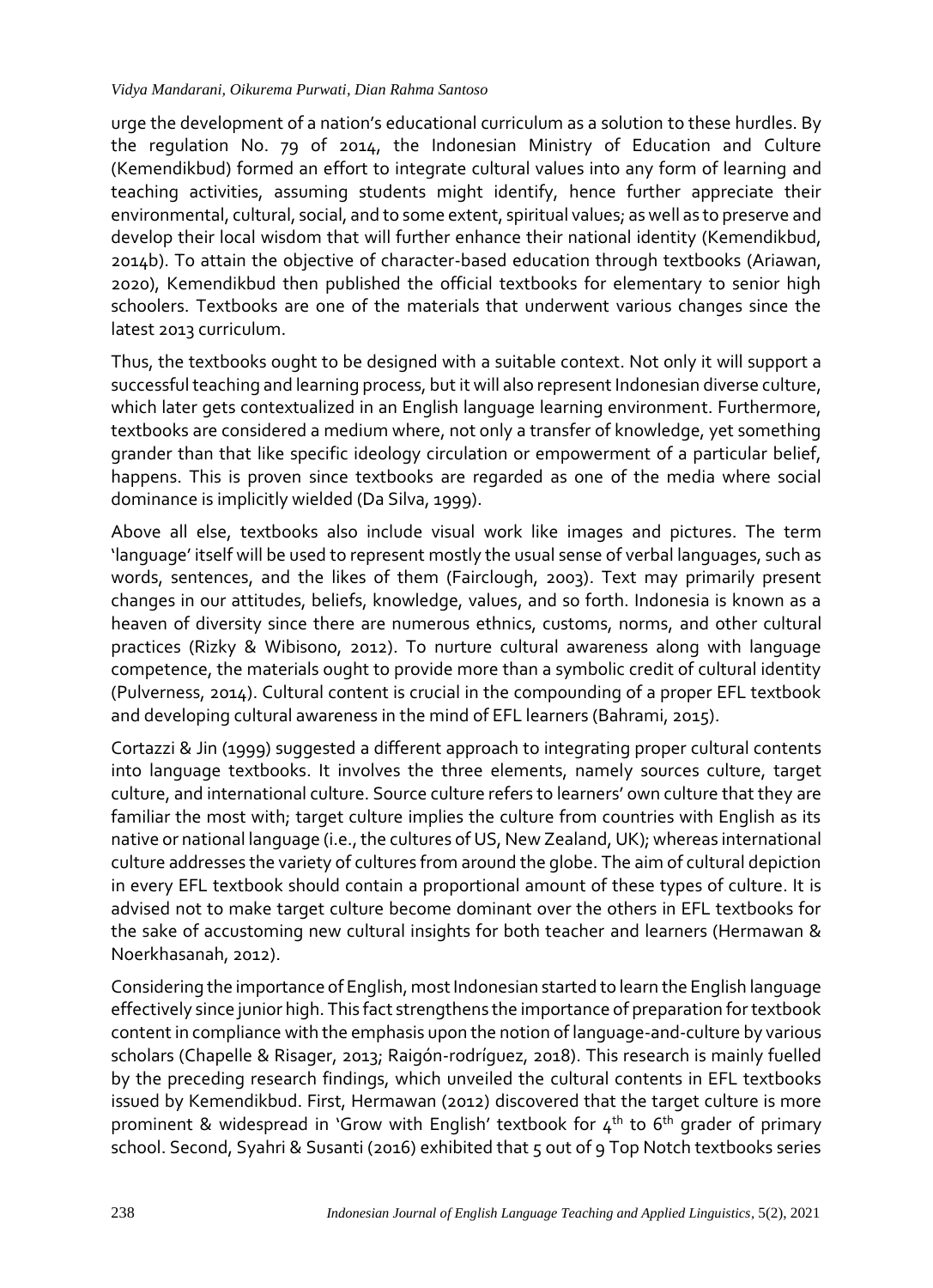for junior high school have a higher percentage of local culture embedded in its reading material, whereas the target culture is more eminent under picture analysis. Both studies employed Cortazzi & Jin's theory to highlight what culture dominates the textbooks' content. Afterwards, Mayangsari et al. (2018) found that perspective and products (artefacts) have dominated the textbook for 8<sup>th</sup> grader entitled 'When English Rings a Bell'; As for its  $7<sup>th</sup>$  grader counterpart, Qodriani & Kardiansyah (2018) discovered that the embedded local culture in the textbook exists solely to enhance both teachers' & students' awareness upon the correlation of language & culture. The last study, conducted by Ariawan (2020), in which he investigated the stereotype & national domination in a cultural domain, as well as the use of target & international culture in nurturing students' respect, tolerance, and cultural competence.

It is also fascinating to found that there is only a few to none local studies that investigate the revised edition of EFL textbooks for junior high school since those prior studies concerned with the pre-revision version of 'When English Rings a Bell' & 'Think Globally Act Locally' textbooks. As we have currently known, the textbook has since revised twice since 2014. Additionally, researchers regarded the textbooks to play a significant role in knowledge formation in a socio-cultural context of the language classroom & aimed to address the textbook analysis from a critical perspective. This research is designed under 3 main objectives, namely: 1) to analyse how cultural value is represented in the latest version of the English textbook of 'When English Rings a Bell' for  $7<sup>th</sup>$  & 8<sup>th</sup>, as well as 'Think Globally Act Locally' for 9<sup>th</sup> grade of junior high school in Sidoarjo by employing Byram's categories (1989, 1994); 2) to discover the evidence of global cultural manifestation in the textbooks; as well as 3) to find out the space given to local culture in the textbooks.

## **2. Literature Review**

# **2.1 Critical Discourse Analysis (CDA)**

Language has long known inseparable to the member of society in which it is spoken, which is why language is tightly correlated to its speakers' culture and speech's culture (Downes, 1998; Jourdan & Tuite, 2006). In such a case, no wonder a specific circumstance dictates the use of a specific language. Regarding such fact, critical discourse analysis (further shortened as CDA) emerged as one of the dominant approaches in examining discourse and culture (Roohani & Heidari, 2012). Janks (1997), mentioned that CDA originated from a critical theory of language that saw language usage as a kind of a social practice, which further tied to a certain degree of specific historical context and by which the existing social relations are formed or clashed and different interests are displayed. Thus, CDA is created when an analysis seeks to understand how a discourse relates to power.

Fairclough (1995) stated the 3-dimensional framework of CDA, which consist of text, discourse practice, and socio-cultural practice. Each of these is connected to another 3 interrelated analysis process, namely: the analysis object, which is in the shape of verbal, visual, and visual texts; the object production processes that can be in the form of writing, speaking, designing, and reading, listening; as well as humans' perspective or socio-historical conditions that rule those processes. In short, these dimensions entail different kinds of analysis: text analysis (description), processing analysis (interpretation), and social analysis (explanation). The order in which analysis is used first does not matter so long as all of them are included and are mutually shown explanatory (Janks, 1997).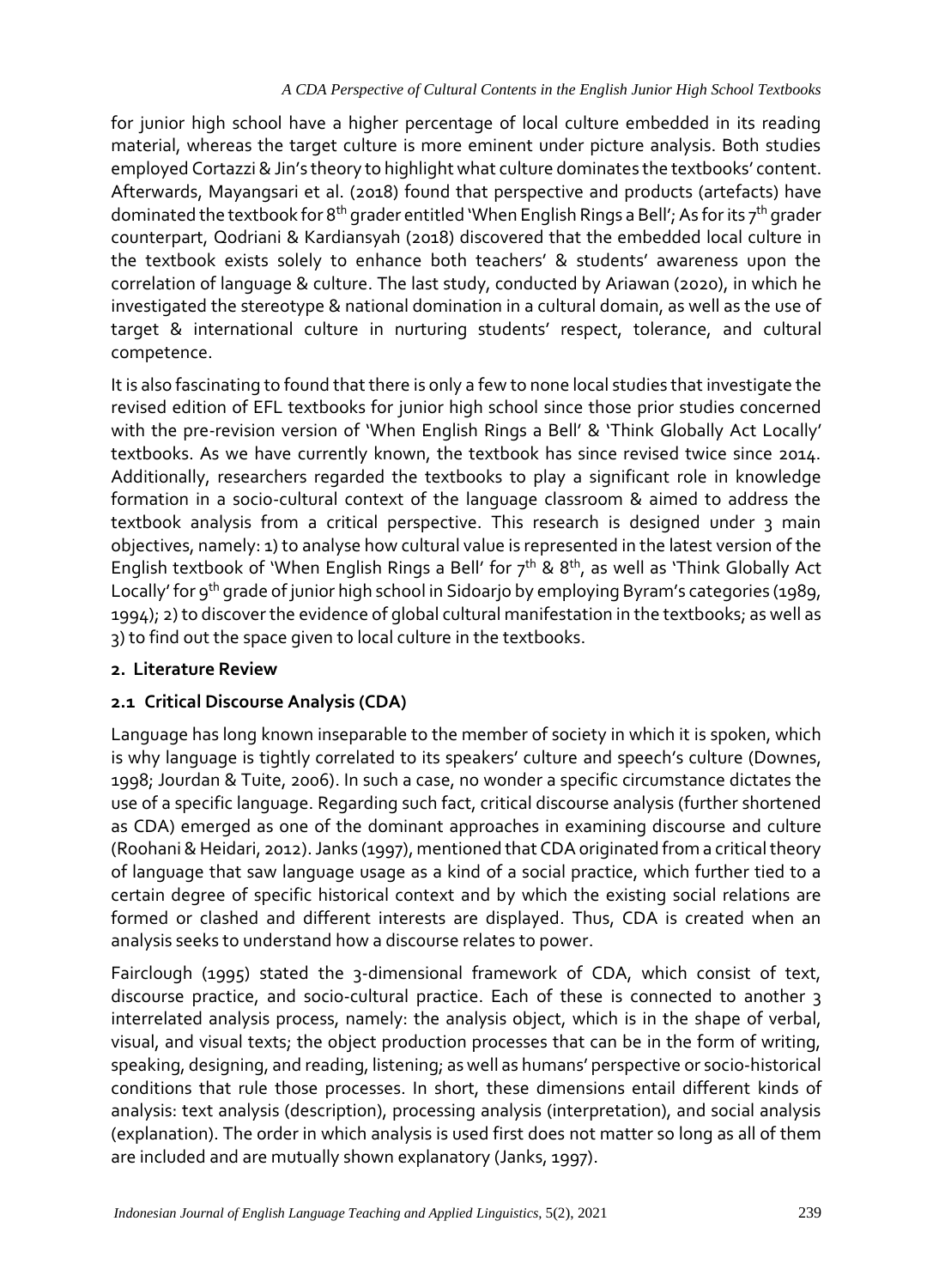#### *Vidya Mandarani, Oikurema Purwati, Dian Rahma Santoso*

Norman Fairclough in his work the *Textual Analysis for Social Research* (2003)*,* stated that text does not need to be linguistic at all since any cultural artefacts – pictures, sounds effects, virtually anything – can be seen as a text in cultural analysis. As for textual analysis, one will analyse the text's texture, structure, form, and organization. For socio-cultural analysis, textual evidence may enrich the analysis, hence why it is partly linguistic and intertextual at the same time. Contrary to textual analysis that provides insight on what is in the text, the socio-cultural analysis gives insight on what's missing from a text. The insight found in a text can be in an implicit or explicit form, which is quite pivotal in socio-cultural analysis, since what's implied in a text often give the way into an ideological analysis of a text (Fairclough, 1995).

It possesses causal effects and may contribute to changes in people (attitudes, beliefs, etc.), social relations, actions, and world material. The ideological effect, including the impact of text sustaining and instilling or altering ideologies, is one of the causal effect's examples. An ideological representation can be distinguished in text, yet it can be shown to promote the social relation of domination and power (Fairclough, 2003).

# **2.2 Cultural Content of Textbook**

McGrath (2002) defined that aside from presenting relevant cultural content, textbooks carry it, whereas linguistic contents are mostly displaying intrinsic ideologies in EFL context from a specific aspect. Culture-enhanced learning materials took references from customs, norms, symbols, traditions, and beliefs shared collectively by a community. To portray this, a certain culture may emerge from a seemingly mundane activity or something that is taking place or continuously occurred in a limited group of people in a certain region (Kawar, 2012). Aside as the counterpart of teachers' instruction, the textbook also offers valuable inputs in delivering students to cultural diversity and new cultural expression (Lund, 2006; Richards, 2001). It can also influence students' thoughts and inclinations concerning themselves, others, as well as the society (Ndura, 2004). It will affect learners' behaviours, perspectives, & their preferred language in second/foreign language communication. Otlowski (2003) noted that the various means in which people are portrayed in communication might affect learner's viewpoints.

Integrating cultural values in teaching materials involve equivalence. Sensible consideration of cultural content is one of the standards in material development (Andarab & Inal, 2014). Therefore, many authors have suggested the use of both cultures of local language & target language to correspond the limitation of solely employing one of the cultures as learners need to understand their own and others' cultures (Frank, 2013); above all else, a proper textbook retains several values of character education as a building process of soft-skill acquisition (Khusniyah & Khomsiyah, 2019).

Addressing the cultural content, Michael Byram, as one of the most renowned researchers on cultural content and intercultural learning in the context of foreign language textbooks, presented 9 cultural aspects to broadly classify textbooks that incorporate social, historical & geographical factors. These aspects later known as Byram's categories, which comprises of: 1) social group & social identity, which encompasses social class, minority and majority ethnic, regional identity, professional identity, and individual's social identity; 2) social interaction that entails a situation or custom utilized in a particular group of society, including verbal & non-verbal behaviour in social interaction, different degrees of formality, and characters (outlooks, attitudes, values, & perceived issues); 3) belief & behaviour fixated on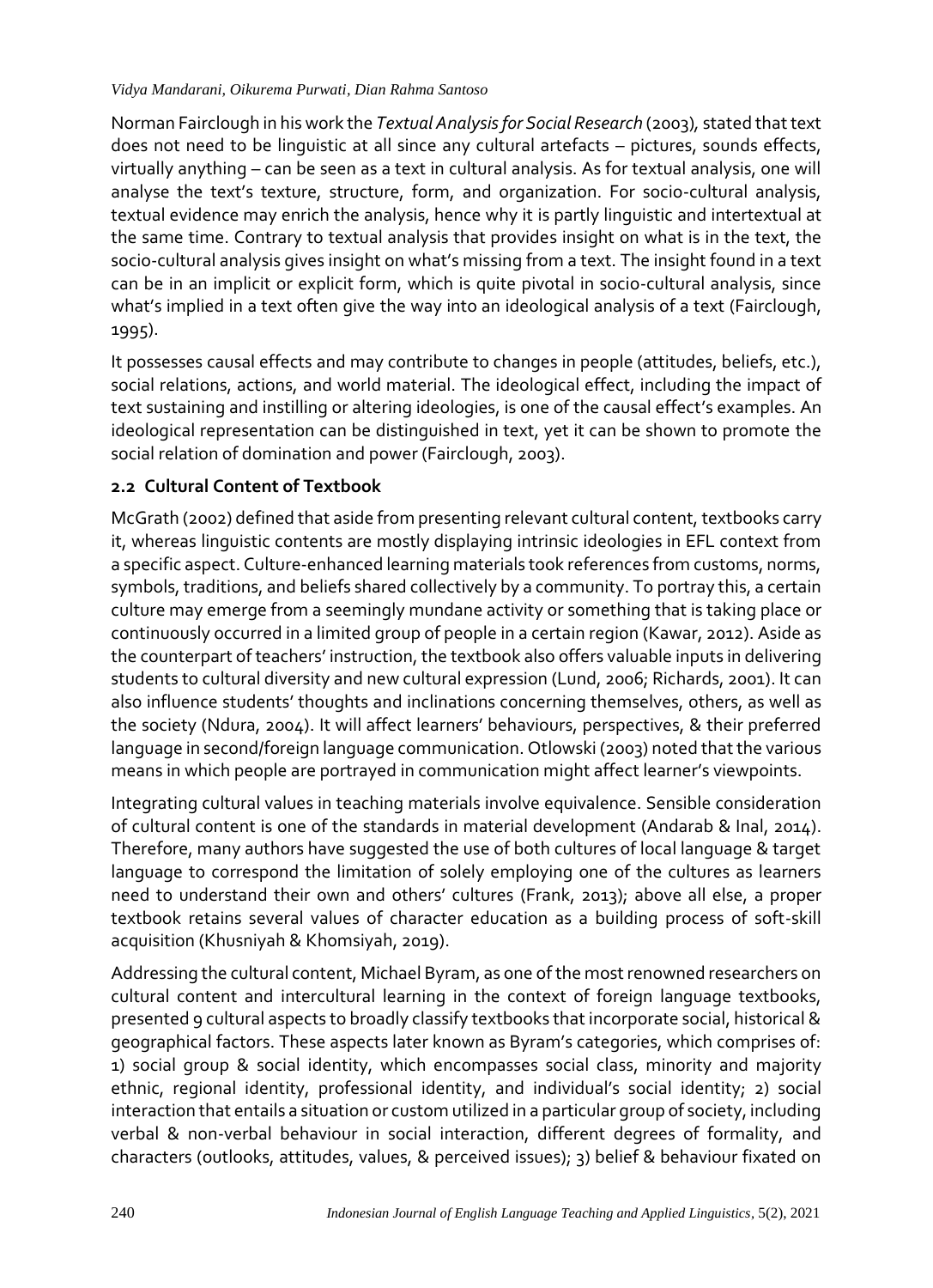daily routines in society that involve religious & moral values; 4) socio-political institutions in a particular region; 5) the life-cycle and socialization, which includes a smaller degree of organizations such as family, school, office & group ceremonies; 6) national history that encompasses historical & contemporary events; 7) national geography, which refers to geographical features related to a particular group of people & their environment; 8) national cultural heritage, which includes artefacts and peculiar items, as well as 9) national identity & stereotypes that refers to the landmarks of a nations and its people (Byram, 1989, 1994).

Through the presentation of various cultural values, the teacher as a role model may teach the positive side of cultural recognition towards the students. Teachers are also responsible for preserving local wisdom through the means of learning material. Hence, character education became a pivotal issue in the education domain, since it's apparent that our late education system doesn't give adequate support for students' proper moral & character development (In-jae, 2001). Despite the fervour of character building, which has surely been embedded into the national education curriculum and plainly stated within the national education objective, as well as the wide acceptance that students' moral development as one of the initial aims of formal education, it is only in these recent times that character-building issue amassed various public concerns (Aslan & Setiawan, 2019; Kirschenbaum, 1995). Such an extraordinary concern upon character building is proportionally caused by the negligible implementation of character development in Indonesia. It is marked by the regarded poorlymannered characters that are apparent today throughout the country, manifested into numerous misdeeds such as corruption, intolerance, adultery, and violence (Nadhif, 2017). Therefore, elements of morality and cultural values must be included within the textbook's contents to minimize the impact of acculturation that may alter students' living style as well as inflict moral crisis upon the next generation.

## **2.3 CDA for Textbook Analysis**

Below are the studies that employed the same approach of CDA to examine cultural content imbued in the EFL textbooks. First is Akincioglu (2012), who investigate the content of EAP Now! and Oxford EAP textbooks. These textbooks differ in several authentic texts that contain iconic ideological & recognizable neoliberal words/discourse. This study's outcome showed that a critical approach may produce a social dimension to textbook analysis through the creation of transparent textbook content, which will reveal their ideological aspects.

The second came from Roohani & Heidari (2012) who evaluated the Summit 2B textbook to unveil the representation of both male and female social actor. The study employed Leeuwen's (1996) social actor framework and Halliday's (2004) transitivity model. It was found in this study that there was no attempt to abolish gender biases in the textbook, despite both males and females are almost undetermined and informalized. They also advised both publisher & writers to be more cautious in gender discourse.

Followed by Samadikhah & Shahrokhi (2015) attempt to discover a gender representation by holding a comparison between Summit & Top Notch series by adopting Fairclough's (1989, 2001) model of ideology identification. The outcome showed that Top Notch presented a more balanced representation in contrast to Summit series. Hence, this study helps us in gaining a better perception of textbooks that are currently in use by Iranian language institutes.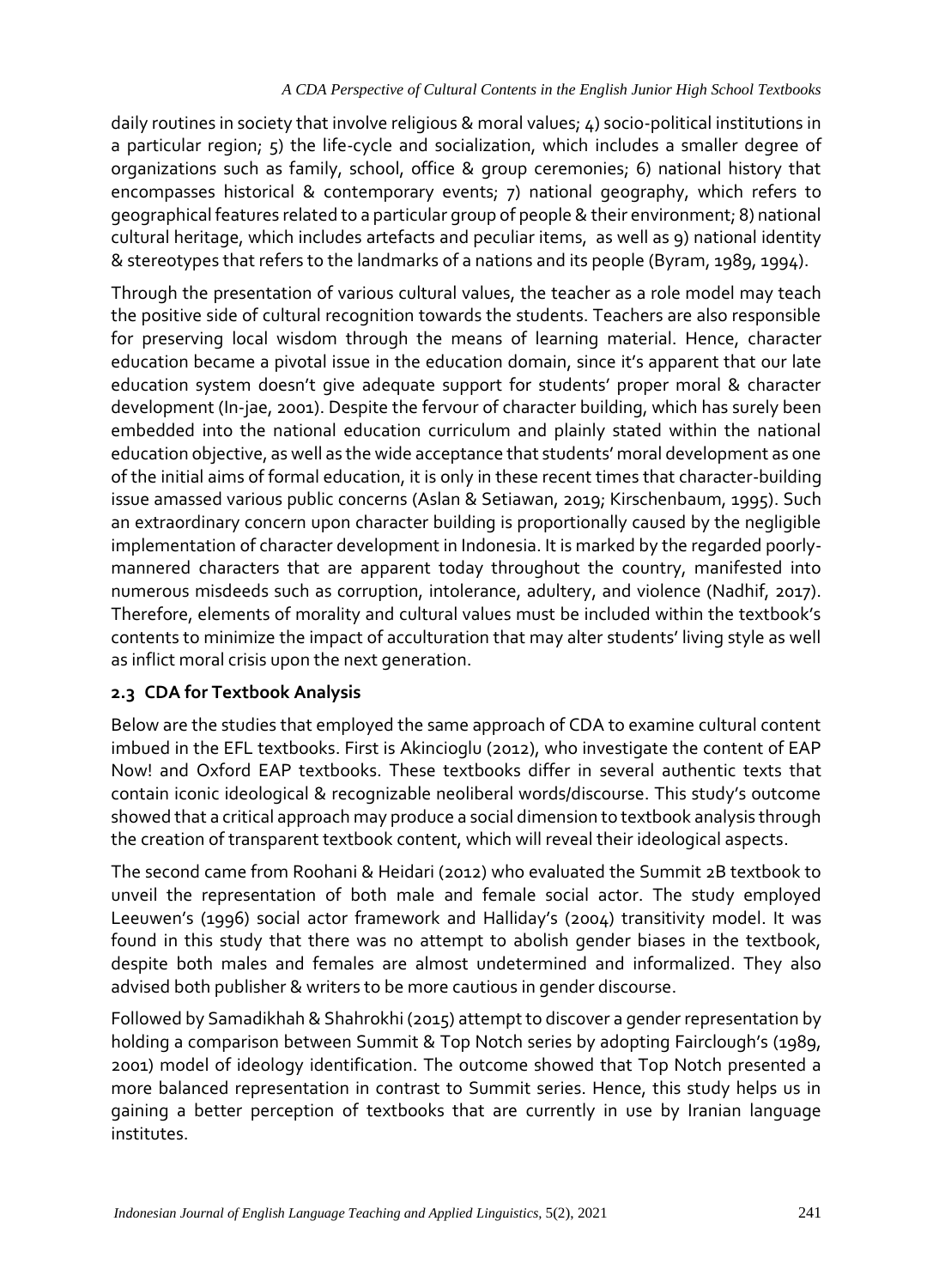#### *Vidya Mandarani, Oikurema Purwati, Dian Rahma Santoso*

Further, Nadhif (2017) also analyzed the representation of moral values & religion in a textbook of *When English Rings a Bell* for 7<sup>th</sup> grade of junior high by employing Fairclough's 3dimensional models. The finding showed that the textbook indeed displayed a certain degree of moral values and religion, as well as an idea of woman emancipation by the feminist movement. Whereas Beiki & Gharaguzlu (2017), who employed textual analysis of the CDA approach in investigating the linguistic representation of male & female social actors in *American English Files* as well as to unearth the implied ideology, has found that the textbook mainly focused on uncontroversial issues. The textbook was also shown to represent the culture (or discourse) of western countries, which may display specific ideologies on language learners.

The abovementioned studies employed different CDA framework dimensions. Form the outcome, it can be inferred that the textbooks in English-speaking countries have displayed ideological aspects, whereas there's yet a balanced gender discourse in the EFL textbooks setting. Similarly, this research utilized the same Fairclough's (1995, 2003) model to unveil the ideological aspect beneath the cultural contents in the official textbooks issued by the Indonesian Ministry of Education and Culture.

# **3. Research Methodology**

This research has a descriptive qualitative design, which employed content analysis as the analytical technique, which is suitable for systematic, objective, and description of 'manifested' content in a text (Hsieh & Shannon, 2005). The text itself came in a variety of words, phrases, or sentences. The analyzed target can be in the form of writing as in books, spoken as in movies or films, or visually portrayed as in documents or pictures. The analysis is based on Byram's (1989, 1994) categories, which further followed by a CDA of text across the description, interpretation, and explanation process (Fairclough, 1995, 2003). This way, the description of the collected data will assist ground interpretation on how the discourse (re)constructed by the text that may, either implicitly or explicitly, lead to different discourses, as well as enable indicating misinterpretation, which plays a significant role in knowledge formation. Lastly, a critical analysis may be added, which may connect the text & discourse in a wider social and cultural context.

## **3.1 Data Source**

The data of this research are extracted from the revised edition of an official students' English textbook for Indonesian students in secondary school, entitled 'When English Rings a Bell' (2016) for 7<sup>th</sup> grade; 'When English Rings a Bell' (2017) for 8<sup>th</sup> grade, as well as "Think Globally, Act Locally" (2018) for 9<sup>th</sup> grade. These 3 books are issued by the Indonesian Ministry of Education & Culture.

## **3.2 Data Analysis Procedures**

Such circumstance requires the researchers to read 3 distinct books with 646 pages in total, as well as classifying words, pictures, and reading passages. Regarding the CDA perspective, researchers conducted a textual analysis based on Byram's categories. Afterwards, the process continues to interpreting each category to unveil the global cultural manifestation evidence in the textbook. Lastly, a critical analysis is an elaboration on how much spaces are given to local culture in the said textbooks.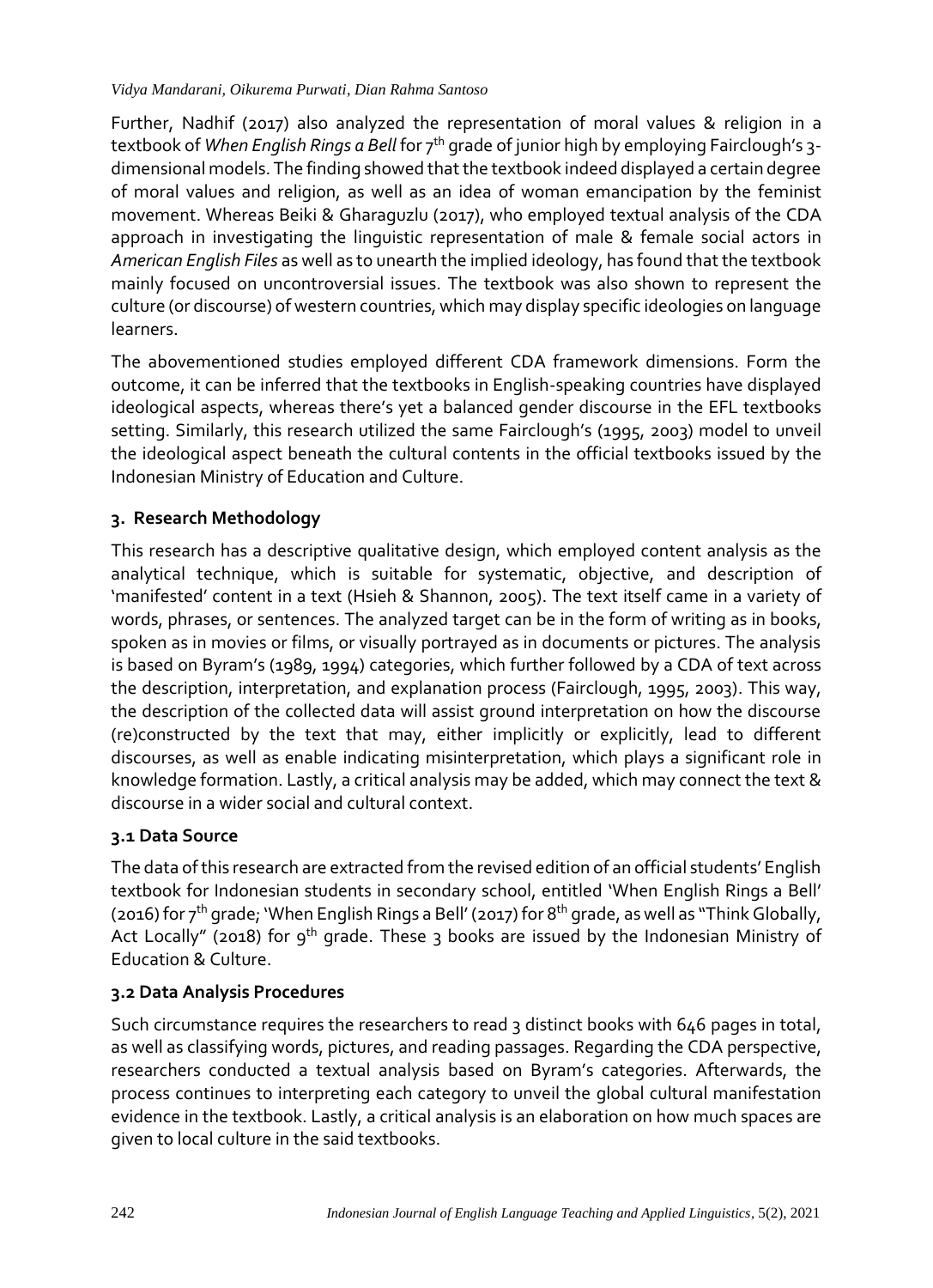## **4. Findings and Discussion**

## **4.1. Description of Cultural Contents in the Textbooks**

Researchers have compiled the cultural contents from the said three textbooks and describe them to reach the 1<sup>st</sup> objective. The findings are divided into nine categories: social identity & social groups, social interaction, belief & behavior, socio-political institutions, the life-cycle and socialization, national history, national geography, national cultural heritage as well as stereotypes, and national identity.

#### a. Social groups & social identity

Despite this category covers social class, regional identity, and ethnic minorities, the researcher may only find several types of regional identity. The first, it is presented through the choice of main characters' name. 2 out of 3 textbooks used the same name for male characters, such as Edo, Gunawan, Tito, Beni, Udin, as well as Siti, Yuli, Dewi for females. These names are also further visualized, which examples can be found in the entire pages in the form of illustration or simple reading text in the 8<sup>th</sup>-grade textbook p. 76 and 7<sup>th</sup>-grade textbook p. 176.

Second, regional identity is boldly emphasized with the mention of several Indonesian public transportations, like *ojeks, angkots, becaks, bentors, andongs/delmans*. These are local transport around cities and tows and still, that can be found in several regions of South-Eastern Asian, like Philippine or Thailand though under different names. These texts can be found in the 8<sup>th</sup>-grade textbook p. 78.

Additionally, the researchers found the mention of two popular Indonesian folktales, Malin Kundang and Sangkuriang. 'Malin Kundang' is a renowned Nusantara folktale from the West Sumatera region, which can be found on 9<sup>th</sup>-grade textbook p. 135-138; whereas 'Sangkuriang' is one of Nusantara folktale from West Java region that can be found in 8th grade textbook p. 128.

The last, it is inserted in introducing culinary of Indonesia: [*pandan*], [*urap*], [*kangkung, kencur*], [*gorengan*], [*sate, lemper, pempek, kerupuk*], [fried *kepok, sambel uleg*]. Cuisines are widely available in almost all regions of Indonesia. Some are even acknowledged as a typical dish from a certain culture. These examples are embedded in the 9th grade textbook in p. 13- 14, 66-67, 102, 147, 192-193 in the form of reading text.

## b. Social interaction

This is represented in the textbook through different levels of formality in calling friends, parents or state civil apparatus. The use of honorifics, such as Ma'am, Sir, Mr., Mrs., Ms., a title conveys esteem, courtesy, or respect for position when used in addressing a person. Honorifics can be used as prefixes or suffixes depending on the appropriate occasion and presentation by style and customs. These examples can be found in the 7th grade textbook p. 5 in the form of verbal and non-verbal communication. In conversation analysis, the researchers found that the schoolgirl called the police 'Sir'. Further details, it can be found in the 7<sup>th</sup>-grade textbook p. 4-8, 10-17, 44, 128, 146-147, 153; 8<sup>th</sup>-grade textbook p. 4-7, 11-15, 17, 28, 47, 49, 58, 144, as well as 9<sup>th</sup>-grade textbook p. 2-4. The inclusion of these contents aims to provide a clear picture of how people conduct verbal and non-verbal communication. As a result, learners may understand linguistically and used it in the proper context.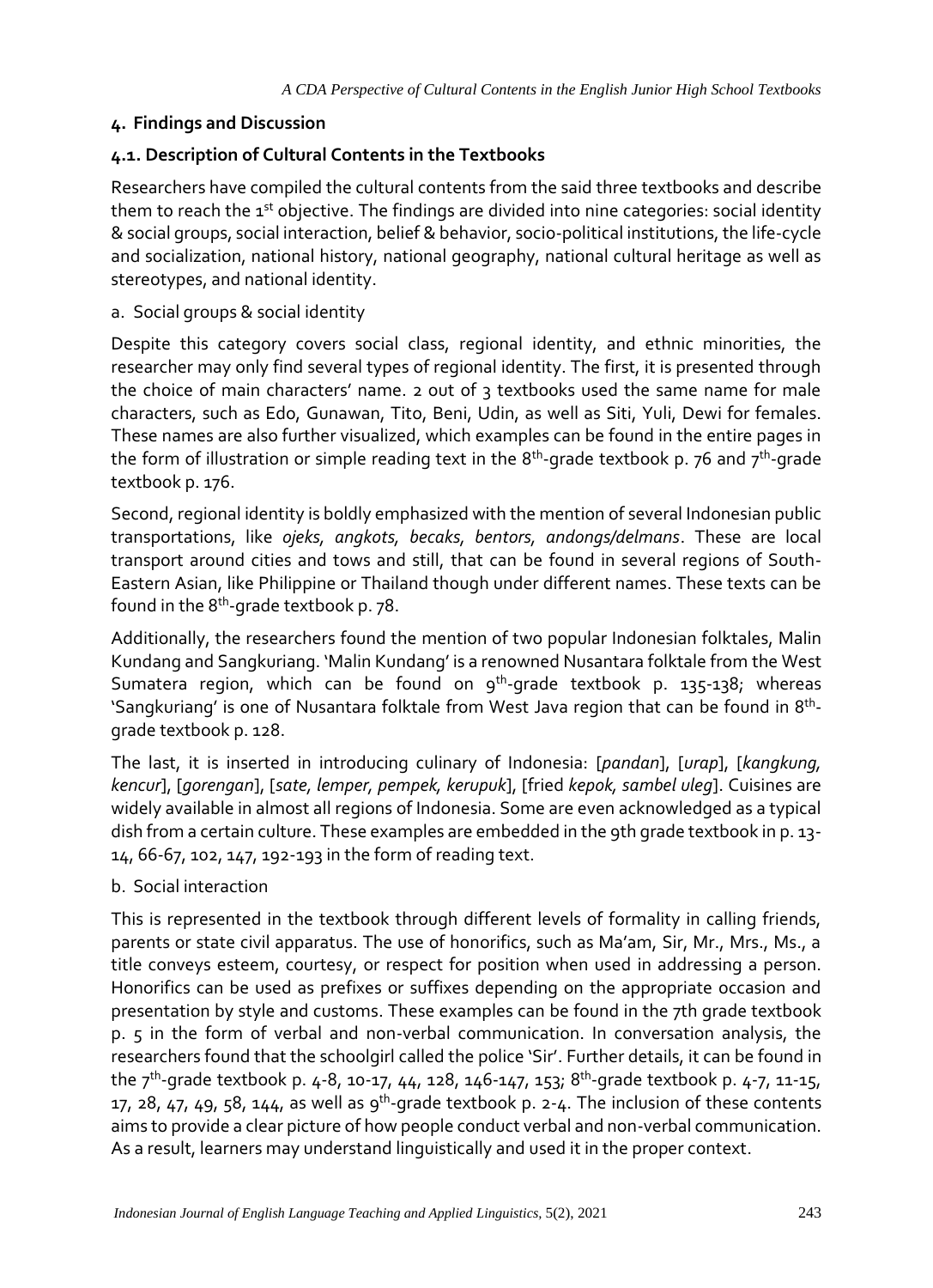#### c. Belief and Behaviour

This section presents morals, religious beliefs, and daily routines. The shown examples of these moral values are conveyed through several parts in form of acts of politeness, friendliness, caring, apology, and respect for someone or something. The first example is about the moral value which is represented through the gratitude expression 'thank you' and 'thanks' that can be found in the 9<sup>th</sup>-grade textbook p. 11. These expressions are viewed as politeness markers, and similarly, Indonesian will often express their gratitude with 'terima kasih' or 'makasih' as a reply after getting compliments (Rachman & Kinanti, 2018). By embedding these expressions, it shows that the materials have fulfilled the standard in providing the example of becoming a civilized human in accord with the 2nd principle of Pancasila.

Second, these are examples of concern among fellow human beings, as shown by displaying a picture of a boy assisting his dad (7<sup>th</sup>-grade textbook p. 91) in the form of visual illustration**,** and depicting affection on an ill friend (9<sup>th</sup>-grade textbook p. 95) through both conversation text and visual illustration, as well as visiting orphanage (9<sup>th</sup>-grade textbook p. 95) through a conversation text, which those are deemed as a kind of activities that entails a sense of caring.

The representation of religious beliefs is embedded in the form of thankful expressions & portraits of families who recite supplication. The following is an utterance spoken to someone, indicating that they are thankful to God for their good fortune. The phrase 'Thank God' exhibits a religious manner of an individual who realizes the necessity of being aware of God's favour. For instance, Muslims are known to say 'Alhamdulillah' or 'Puji Tuhan' for Christians as a peculiar expression of gratefulness. In this context, the expression is said once the given assignment is accomplished by the students. This can be found in the 9<sup>th</sup>-grade textbook p. 12 in the form of conversation & visual illustration.

Additionally, the portraits of families recite supplication. There is quite a slight difference in the form of recitation from the Muslim family snd the general family, which can be recognized by the use of the head veil (*jilbab*). Both are showing the gesture of praying before having breakfast, supper, or dinner together. The visual illustration can be found in the 7<sup>th</sup>-grade textbook p. 39 and p. 91.

The daily routines are represented by the customs of hand-shaking and kissing the elder's hand as leaving permission, and the portrays neighborhood life. The first example is about to leave permission. According to Novita et al. (2020), hand-shaking and kissing an elder's hand is non-verbal behavior of parental culture maintenance. Also, this act of showing respect to the parents, teachers, community, or religious leaders, Indonesian people do this culture in their daily life. The visualization of hand-shaking and kissing elder's hand are inserted in the 7 th -grade textbook p. 5, 7, 11, 182-183 in the form of conversation & visual illustration. Whereas the portraits of neighborhood life visualized by the picture of a certain pair of neighbors, as represented by native characters of Mr. & Mrs Adnan, greeted another pair of neighbors, which characterized by non-native characters of Mr. & Mrs Smith. This occurrence ubiquitously happens almost anywhere, which emphasizes friendliness upon the fellow human being, as illustrated in the 7 $^{\rm th}$ -grade textbook on p. 8.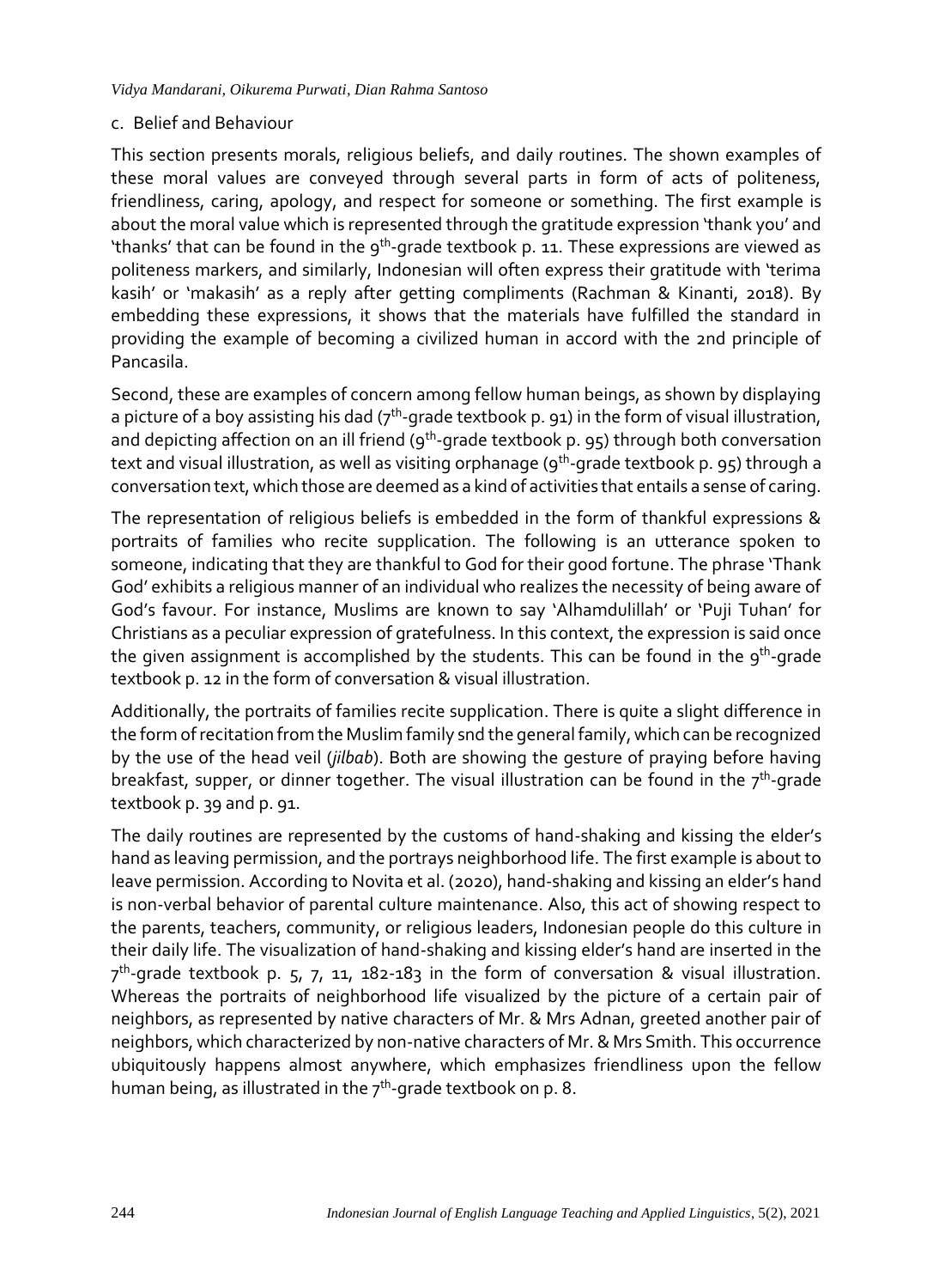#### d. Socio-political Institution

This category includes state institutions, health care, law & order, social security, and local government. However, the researcher only found the representation of a state institution, which is 'Posyandu'. 'Posyandu' is an acronym of *Pos Pelayanan Terpadu* (Integrated Service Post) in Indonesia, which is purposed to improve child survival and development. The word 'posyandu' can be found in the 9<sup>th</sup>-grade textbook on p. 82 in the shape of conversation and visual illustration. This clearly shows how the social and political aspects are incorporated into the textbook.

e. The Life-cycle and Socialization

The researchers only found one example that represented the employment of teacher civil servants in the 7<sup>th</sup>-grade textbook p. 12. It can be identified through an illustration of the teacher's uniform. It is based on Domestic Ministerial Regulation (Permendagri) No. 6/2016, which discussed the uniform for civil servants in local government; every Monday, they must wear a khaki-colour uniform.

f. National History

This category includes historical and contemporary events seen as markers of national identity. In the 8<sup>th</sup>-grade textbook, p. 127, the researchers found a historical representation in a text by mentioning the local currency of Indonesia, Rupiahs or IDR. Assimilating national history in the EFL textbook may enable learners to familiarize themselves with their own culture and other cultures. This may also nurture learners' awareness of the importance of taking a lesson from them.

g. National Geography

In the  $7^{\rm th}$ -grade textbook, p. 168, there is a text that mentioned cities in Indonesia Island. It showed that Indonesian students must be able to mention the names of Indonesian provinces. Province/Cities/Islands in Indonesia: [West Sumatra, Padang; East Nusa Tenggara, Kupang; Seram Island, Medan; Central Kalimantan, Palangkaraya; West Java, Bandung; South Sulawesi, Makassar, North Kalimantan, Bulungan; Biak, Papua], [Bali], [Asia & Australia, Pacific Ocean, Indian oceans]. The presentation of the geographical aspect is pivotal in providing learners with enough information. This can be used as material for teaching descriptive or narrative text in the EFL teaching-learning context.

h. National Culture Heritage

In the 9<sup>th</sup>-grade textbook, several conversations talked about some of Indonesia peculiar items. For instance, traditional cloth from the Batak culture is known as *ulos*, and the others are [*keris*], [*angklung*], [*noken*], [*payung geulis*]. These items are known as a cultural signature in Indonesian heritage and can be found on p. 149-150.

i. Stereotypes and National Identity

It is about 'typical' symbols of national identity and stereotypes. In the  $7^{\rm th}$ -grade textbook, p. 31, there's a text of someone's profile. That someone is named Yohannes & he lives in Biak, Papua. His visualization came with dark skin and curly hair. As we know that Papuans are familiar with the term 'Prancis' which is an acronym for *Peranakan Cina Serui*. They belong to the extended family of "White Papuan" or "Straight hair Papuan". This generation itself is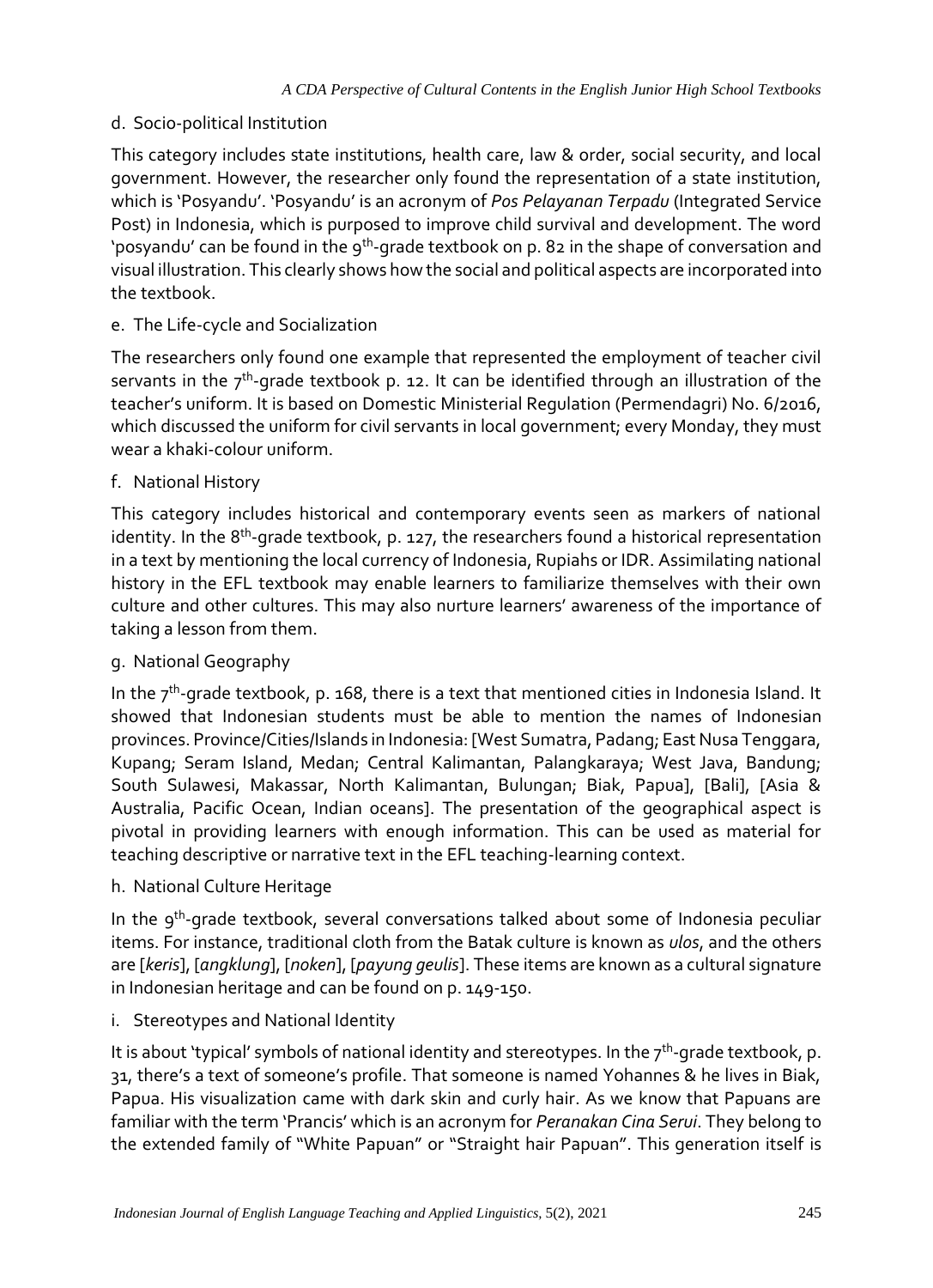known as the "Chinese Papuan". However, in this example, the people of Biak are predominantly Melanesians, whose main religion is Christianity, and they have a dark skin tone.

In conclusion, several cultural contents are connected to Indonesian local culture. In the 1<sup>st</sup> category, we found some regional identities in 'When English Rings a Bell' textbook to present the emphasized characteristic of Indonesian. The 2<sup>nd</sup> category showed the use of a different degree of formality in calling friends, parents, or civil servants, which gives a clear picture of how people conduct verbal and non-verbal communication that is easily found in 'Think Globally Act Locally' textbook. The 3<sup>rd</sup> category showed some acts of politeness, sociability, caring, apology, and respect towards something/someone. It is necessary to display how students should behave. As for the  $4<sup>th</sup>$  category, it is represented by the word 'Posyandu' in 'Think Globally Act Locally' textbook that is a social institution whose role is to maintain public healthcare service.

Afterward, the image of state civil servants' uniform to display the students the characteristic of a civil servant, whereas national identity was also highlighted using Indonesian currency. Further, the mention of geographical aspects is important to get the students familiarized with Indonesian regions. Aside from that, several national items are introduced in the 'Think Globally Act Locally' textbook. In the last section, a character portrayal of a boy is in line with the background setting of the character (his hometown).

## **4.2 The Interpretation of the Textbooks' Cultural Content**

From the description mentioned above, the cultural content presentation in the textbook, which is in the form of direct speech, text, and visual image, is embedded vividly. Cortazzi & Jin (1999) stated that a textbook should comprise 3 different cultures, namely source culture, target culture, and international culture. Kawar (2012) added cultural values in learning materials by embedding the beliefs, customs, norms, symbols, or traditions that are shared by a societal group. To portray this, a culture may arise from a seemingly ordinary activity or something that is occurred continuously (routine) in a limited group of people in a specific region. The contents found in those three textbooks are mostly Indonesian local culture, despite not covering all categories. The eminent source culture is represented by addressing typical Indonesian names in the main characters, as well as giving a reading passage of national artifacts in the foreign language textbook. Such a presentation will lead the students in developing their English language competence without hampering Indonesian cultural values.

Additionally, learning English is not entirely separate from the exposure of the culture from English native speakers. In an English-speaking context, there is no difference between the greetings for young people to adults or young people to their peers. In contrast to that, Indonesian greetings are adjusted on a different degree of formality depending on the age levels and sometimes social disposition. As for the language textbooks, the values of the target culture cannot be unincorporated. Regarding the 2nd research objective, the content of international culture is displayed implicitly. Though the mention of public transportation as shown in 'When English Rings a Bell' textbook for  $8<sup>th</sup>$  grade may also be found in most South-eastern Asian nations, like the Philippines or Thailand. Furthermore, the researchers could not find another international cultural value in the textbooks for both  $7^{\text{th}}$  & 8<sup>th</sup>-grade students.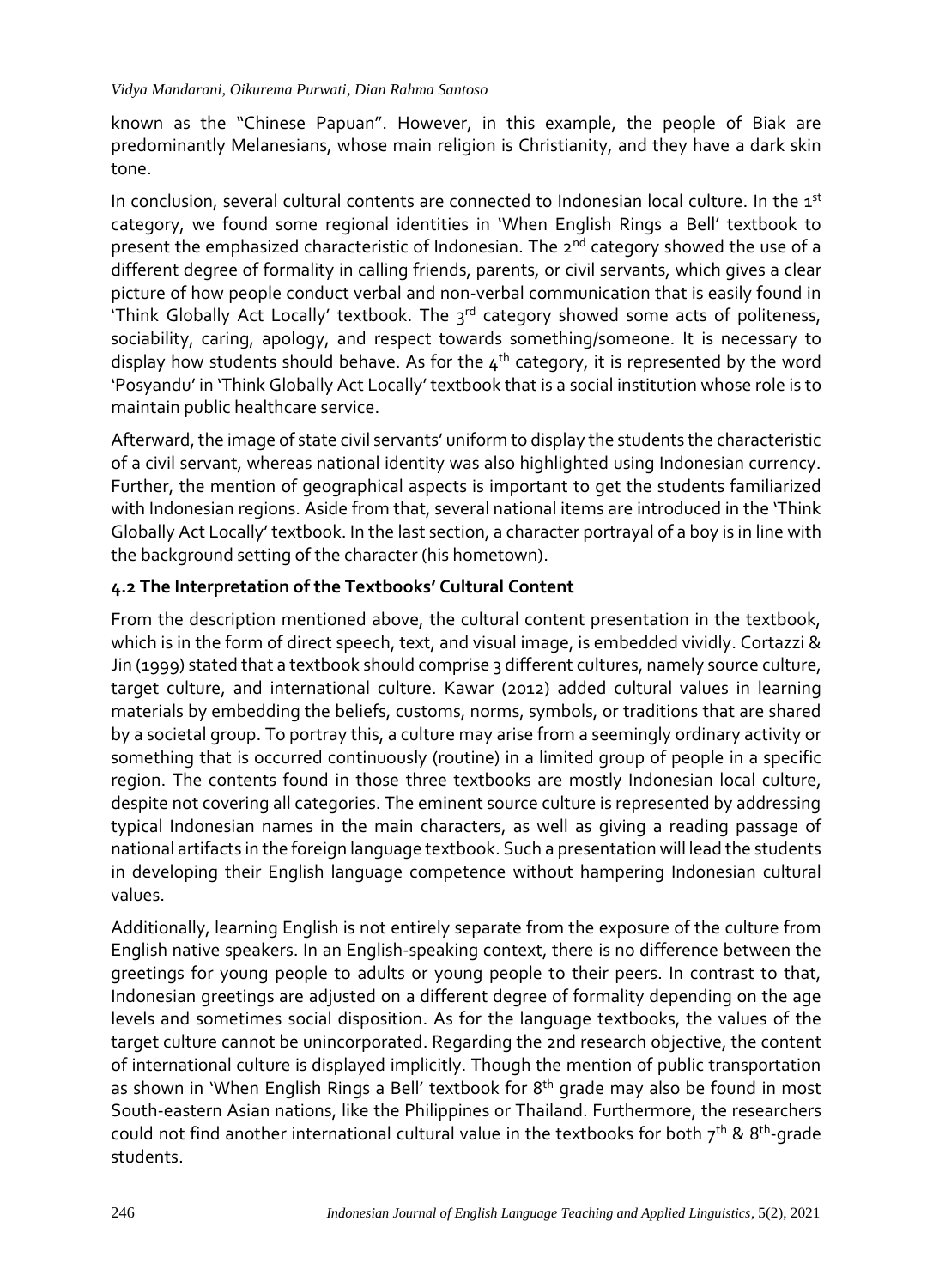The cultural contents in those textbooks also represent the reflection upon one's own culture since the materials exposed more of Indonesian cultures compared to the target culture. The inclination towards source culture discovery rather than the target culture may hinder students' competence to understand, adapt, and integrate themselves into the target culture. Thus, English textbooks are supposed to facilitate learners in experiencing the target culture for the sake of intercultural competence enhancement. Chao (2011) argued that an equal proportion of source culture, target culture, and international culture on textbook material is necessary. This way, students will not feel overwhelmed when dealing with some cultural conflicts during the process of intercultural communication. It is highly advised for the teacher to improvise by adding supplementary materials related to both target and international culture in assisting students in gaining intercultural competence.

## **4.3 The Cultural Explanation of the EFL Textbooks**

The main parts of culture stemmed from the logically reformulated definition, such as values, norms, institutions, and heritage items (Zarei & Khalessi, 2011). The values consist of ideas regarding the crucial aspects of life. These aspects are known through the subjects and topics spoken in each unit from the selected textbooks, indicating an idea of life. The value analysis, which is parallel with the analysis of target culture (Western) interpretation, is inseparable due to the attachment of language social function. Once this acculturation is inevitable, cultural extinction looms over the future generation of many Indonesians (Setiawan, 2014, cited in Aslan & Setiawan, 2019).

Concerning the last research objective, the revised edition of EFL textbooks for junior high schoolers have much space for local culture compared to the unrevised version. In law no. 79/2014, local content is considered as material about the local uniqueness and potential, which is intended to shape students' comprehension of the distinction and wisdom of their living region. It is coherent with law no. 20/2003 stated the developed curriculum that should encourage Indonesian students to be productive, creative, innovative, and effective through the reinforcement of integrated attitudes, skills, and knowledge (Kemendikbud, 2014a). Therefore, the revised version of the selected textbooks has embedded more source culture in comparison to the global culture.

The norms entail expectations on the way a person acts in different situations. This social analysis can be discovered through textual analysis on the content of religious beliefs & behavior. The chosen textbooks have been conceptualized to include solid religious values to nurture students' character, such as reciting supplication, visiting orphanages & uttering 'thank God' as a thankful expression to God. This finding reinforces the notion of the national education curriculum to establish norms and moral values to nurture students' moral development.

Organizations are social structures that can transmit norms and values. The role of social analysis is likely to know the family conceptualization, which is visible in the picture of a child who performed hand-shaking & kissed his/her parent. This is an application of values in an organization (namely, family). For office context, it is represented graphically by the uniform's colour from the teacher (civil servant) that follows the government regulation.

Heritage items refer to the peculiar stuff or aspects of material culture, which are originated from culture's norms and values. It is signified by one of the Indonesian musical instruments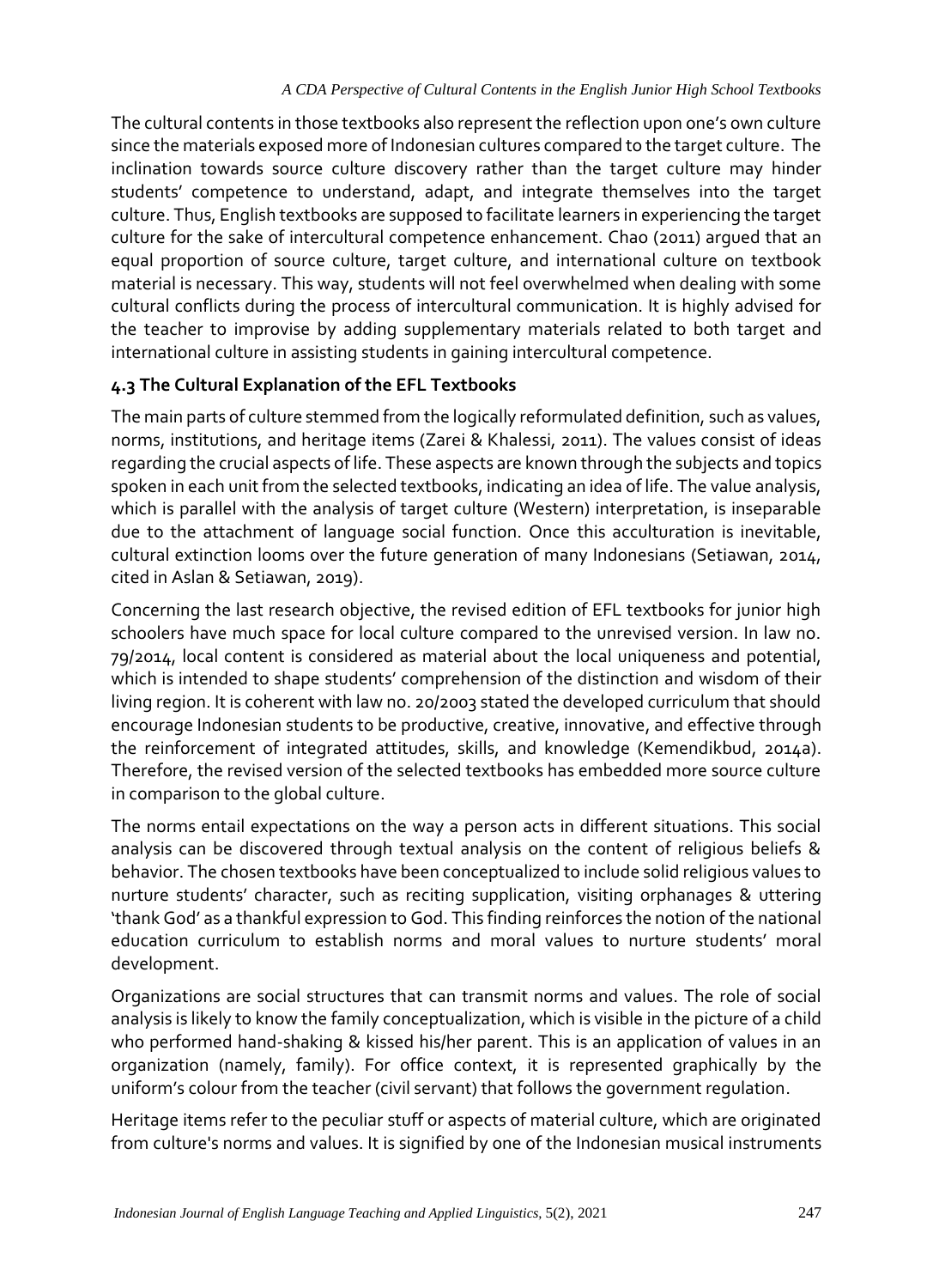known as 'angklung'. The characters naming scheme is also very Indonesian-like. Since the Indonesian government has issued several educational materials to be employed in character education projects, including textbooks; it is worth noticing that these textbooks are crucial materials in any language classrooms. Textbooks as the primary source of cultural components, apart from giving relevant and linguistic contents, are technically exposing the intrinsic ideology within the EFL context from a specific aspect. Even now, textbooks are often the only most-accessible books for students (Altbach et al., 1991).

## **5. Conclusion**

The use of cultural elements is necessary to assist students in understanding the target language. Most of the textbooks have already embedded the cultural dimension and properly elaborate on each aspect, despite the tendency on target culture. Therefore, the Indonesian Ministry of Education and Culture is obliged to represent a balanced cultural content, which comprises of source culture (Indonesian), target culture (foreign/English-speaking nations), and international culture alike, to enhance students' intercultural competence. Furthermore, such content may assist the teachers who are less experienced with the target and international culture to provide a cultural topic worth displaying. The researchers expected this study to give a better insight into the understanding of cultural content application in an English textbook.

# **References**

- Akincioglu, M. (2012). *A Critical Approach to Textbook Analysis: Critical Discourse Analysis (CDA) of two EAP Textbooks*. University of St. Andrews.
- Altbach, P. G., Kelly, G. P., & Petrie, H. G. (1991). *Textbooks in American Society: Politics, Policy, and Pedagogy*. SUNY Press.
- Andarab, M. S., & Inal, D. (2014). From English of Specific Cultures to English for Specific Cultures in Global Coursebooks in EIL Era. *Journal of Education and PRactice*, *5*(3), 50–63.
- Ariawan, S. (2020). Investigating Cultural Dimensions in EFL Textbook by Using Byram Checklist. *Register Journal*, *13*(1), 123–152. https://doi.org/10.18326/rgt.v13i1.123-152
- Aslan, & Setiawan, A. (2019). Peran Pendidikan dalam Merubah Karakter Masyarakat Dampak Akulturasi Budaya di Temajuk. *Fenomena: Jurnal Penelitian*, *11*(1), 11–30.
- Bahrami, N. (2015). Evaluating the Representation of Cultural Elements in an In-use EFL Textbook. *Advances in Language and Literary Studies*, *6*(3). https://doi.org/10.7575/aiac.alls.v.6n.3p.128
- Beiki, M., & Gharaguzlu, N. (2017). The Analysis of Iranian English School Text Book: A CDA Study Based on Norman Fairclough's 2001 Model. *International Journal of Humanities and Cultural Studies*, *4*(1), 55–67.
- Byram, M. (1989). *Cultural Studies in Foreign Language Education*. Multilingual Matters. https://doi.org/10.1080/09571739185200241
- Byram, M. (1994). *Teaching and Learning Language and Culture*. Multilingual Matters.
- Chao, T. chia. (2011). The Hidden Curriculum of Cultural Content in Internationally Published ELT Textbooks: A Closer Look at New American Inside Out. *Journal of Asia TEFL*, *8*(2), 189–210.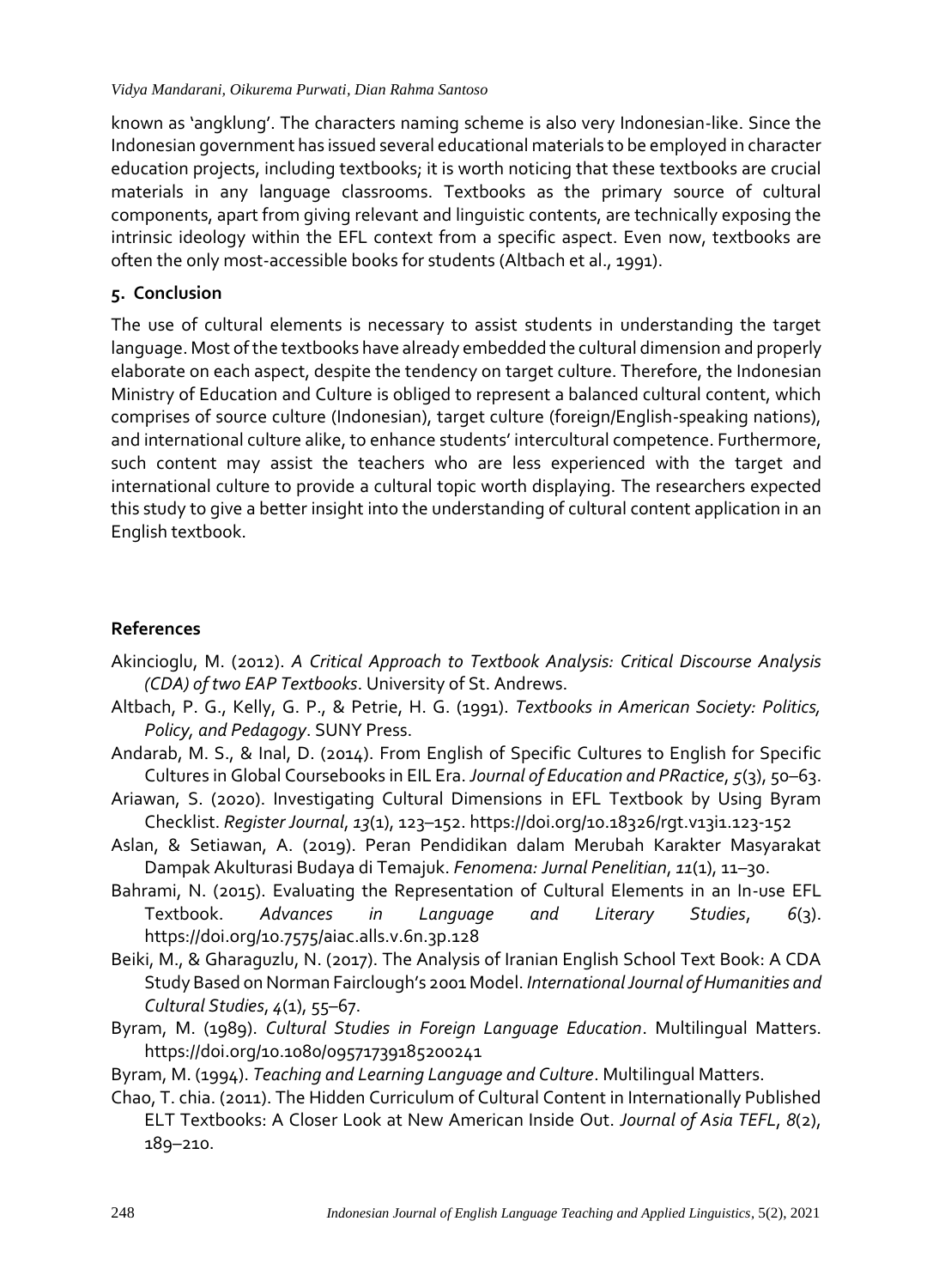- Chapelle, C. A., & Risager, K. (2013). Culture in Textbook Analysis and Evaluation. *The Encyclopedia of Applied Linguistics*, 1620–1625. https://doi.org/10.1002/9781405198431.wbeal1206
- Cortazzi, M., & Jin, L. (1999). Cultural Mirrors: Materials and Methods in the EFL Classroom. In E. Hinkel (Ed.), *Culture in second language teaching and learning* (pp. 196–219). Cambridge University Press.
- Da Silva, T. T. (1999). The Poetics and Politics of Curriculum as Representation. *Pedagogy, Culture and Society*, *7*(1), 7–33. https://doi.org/10.1080/14681369900200055
- Downes, W. (1998). *Language and Society* (2nd ed.). Cambridge University Press.
- Fairclough, N. (1995). *Critical Discourse Analysis: The Critical Study of Language*. Longman Group Ltd.
- Fairclough, N. (2003). *Analysing Discourse: Textual Analysis for Social Research*. Routledge.
- Frank, J. (2013). Raising Cultural Awareness in the Language Classroom. *Eric*, *51*(4), 2–11. http://https//eric.ed.gov/?id=EJ1020809
- Hermawan, B., & Noerkhasanah, L. (2012). Traces of Cultures in English Textbooks for Primary Education. *Indonesian Journal of Applied Linguistics*, *1*(2), 49–61. https://doi.org/10.17509/ijal.v1i2.84
- Hsieh, H.-F., & Shannon, S. E. (2005). Three Approaches to Qualitative Content Analysis. *Qualitative Health Research*, *15*(9), 1277–1288. https://doi.org/10.1177/1049732305276687
- In-jae, L. (2001). *The Proper Directions and Practical Ways for Character Education in the Korean Elementary School*. *2*(2), 72–84.
- Janks, H. (1997). Critical Discourse Analysis as a Research Tool. *Discourse*, *18*(3), 329–342. https://doi.org/10.1080/0159630970180302
- Jourdan, C., & Tuite, K. (2006). *Language, Culture, and Society: Key Topics in Linguistics Anthropology*. Cambridge University Press.
- Kawar, T. I. (2012). Cross-cultural Differences in Management. *International Journal of Business and Social Science*, *3*(6), 1–3.
- Kemendikbud. (2014a). Konsep dan Implementasi Kurikulum 2013. In *Paparan Wakil Menteri Pendidikan dan Kebudayaan R.I Bidang Pendidikan*.
- Kemendikbud. (2014b). *Salinan Peraturan Menteri Pendidikan dan Kebudayaan Republik Indonesia Nomor 79 Tahun 2014*.
- Khusniyah, N. L., & Khomsiyah, I. (2019). Culture and Religion Value in E-English Textbook for Junior High School : A Content Analysis. *Schemata*, *8*(1), 17–24.
- Kirschenbaum, H. (1995). *100 Ways to Enhance Values and Morality in Schools and Youth Settings*. Allyn & Bacon. https://eric.ed.gov/?id=ED414003
- Lund, R. (2006). *Questions of Culture and Context in English Language Textbooks: A Study of Textbooks for the Teaching of English in Norway* [Universitetet i Bergen]. https://doi.org/10.18261/978-82-15-03074-6-2019-13
- Mayangsari, L., Nurkamto, J., & Supriyadi, S. (2018). Cultural Content: An Analysis of EFL Textbook in Indonesia. *International Journal of Scientific and Research Publications (IJSRP)*, *8*(11), 192–199. https://doi.org/10.29322/ijsrp.8.11.2018.p8325
- McGrath, I. (2002). *Materials Evaluation and Design for Language Teaching* (A. Davies & K. Mitchell (eds.)). Edinburgh University Press.
- Nadhif, A. (2017). Representation of Religious and Moral Values in the English Textbook for Indonesian Junior High School: A CDA Investigation. *Kodifikasia*, *11*(1), 79–104.
- Ndura, E. (2004). ESL and Cultural Bias: An Analysis of Elementary through High School